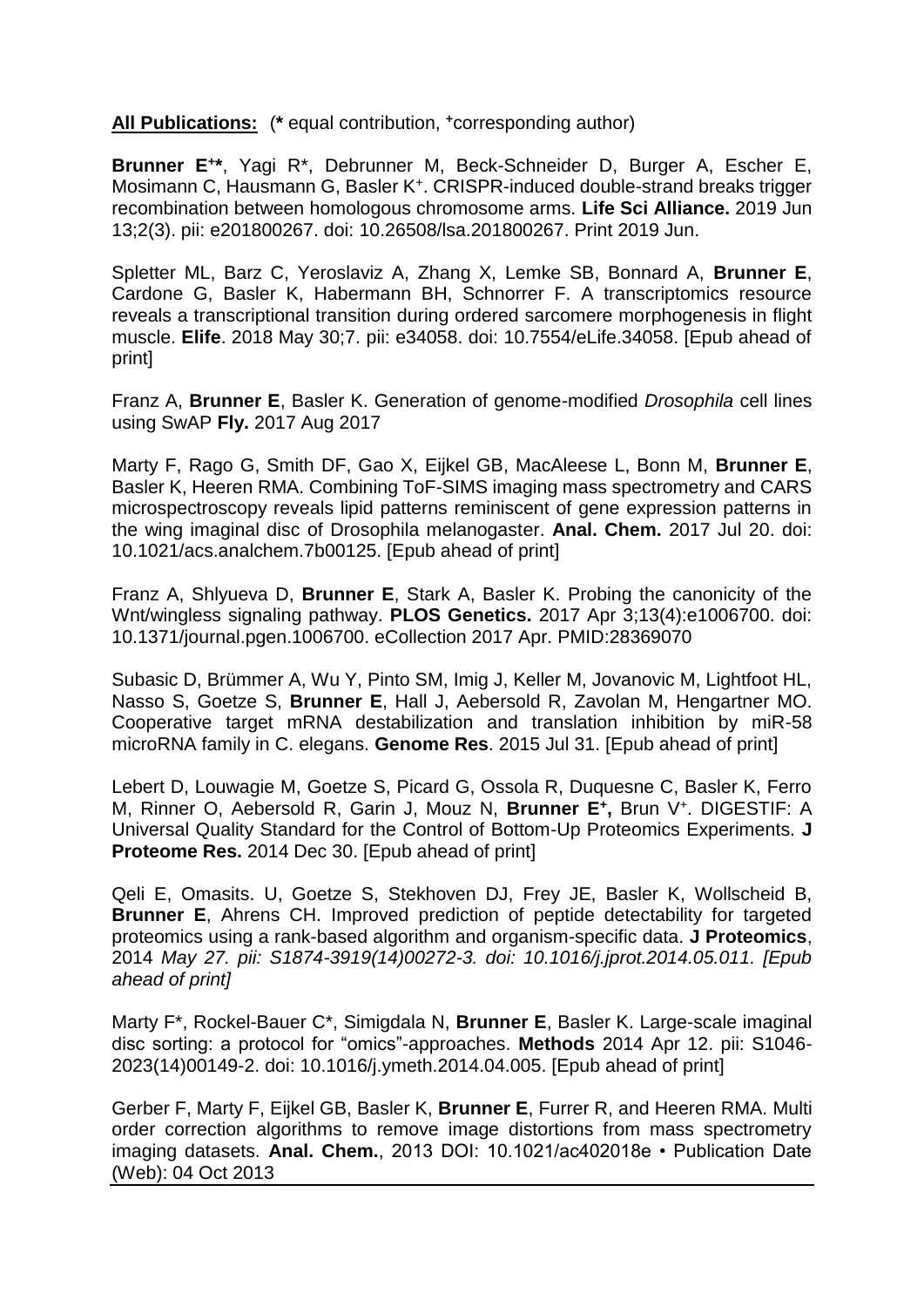Handke B, Poernbacher I, Goetze S, Ahrens CH, Omasits U, Marty F, Simigdala N, Meyer I, Wollscheid B, **Brunner E**, Hafen E, Lehner CF. The hemolymph proteome of fed and starved *Drosophila* larvae. 2013 **PLoS One.** 2013 Jun 20;8(6):e67208. doi: 10.1371/journal.pone.0067208.

Jones AM, Aebersold R, Ahrens CH, Apweiler R, Baerenfaller K, Baker M, Bendixen E, Briggs S, Brownridge P, **Brunner E**, Daube M, Deutsch EW, Grossniklaus U, Heazlewood J, Hengartner MO, Hermjakob H, Jovanovic M, Lawless C, Lochnit G, Martens L, Ravnsborg C, Schrimpf SP, Shim YH, Subasic D, Tholey A, Wijk K, Mering C, Weiss M, Zheng X. The HUPO initiative on Model Organism Proteomes, iMOP. **Proteomics**. 2012 Feb;12(3):340-5. doi: 10.1002/pmic.201290014.

Ahrens CH, **Brunner E**, Qeli E, Basler K, Aebersold R. Generating and navigating proteome maps using mass spectrometry. **Nature Rev Mol Cell Biol.** 2010 Nov;11(11):789-801. Epub 2010 Oct 14.

Song H, Goetze S, Bischof J, Spichiger-Haeusermann C, Kuster M, **Brunner E,** Basler K. (2010) Coop functions as a corepressor of Pangolin and antagonizes Wingless signaling. **Genes Dev.** 2010 May;24(9):881-6.

Gluderer G, **Brunner E**, Germann M, Jovaisaite V, Li C, Rentsch CA, Hafen E, Stocker H. (2010) Madm (Mlf1 adapter molecule) cooperates with Bunched A to promote growth in *Drosophila*. **J Biol.** 2010. 9(1):9. Epub 2010 Feb 11.

Ahrens CH, **Brunner E**, Basler K. (2009) Quantitative proteomics: A central technology for systems biology. **J Proteomics**. 10;73(4):820-7

Goetze, S\*, Qeli E\*, Mosimann C\*, Staes A, Gerrits B, Roschitzki B, Van Damme P. Mohanty S, Niederer EM, Laczko E, Lange V, Hafen E, Aebersold R, Basler K, Ahrens CH, Gevaert K, **Brunner E<sup>+</sup> .** (2009) Identification and Functional Characterization of N-terminally acetylated Proteins in *Drosophila melanogaster*. **PloS Biol.** 7(11): e1000236. doi:10.1371/journal.pbio.1000236**.**

Köhler K, **Brunner E**, Guan X, Boucke K, Greber UF, Mohanty S, Barth JMI, Wenk MR, Hafen E. (2009) A combined proteomic and genetic analysis identifies a role for the lipid desaturase Desat1 in starvation-induced autophagy in *Drosophila*. **Autophagy.** Oct;5(7):980-90. Epub 2009 Oct 22.

Grobei MA, Qeli E, **Brunner E**, Rehrauer H, Zhang R, Roschitzki B, Basler K, Ahrens CH, Ueli Grossniklaus U. (2009) Shotgun proteomics analysis of the *Arabidopsis thaliana* mature pollen provides new insights into pollen development and function. **Genome Res.** June 22, 2009, doi:10.1101/gr.089060.108.

Schrimpf S, Weiss M, Reiter L, Ahrens C, Jovanovic M, Malström J, **Brunner E**, Mohanty S, Hunziker PE, Aebersold R, von Mering C, Hengartner M. (2009) Comparative functional characterization of the *Caenorhabditis elegans* and *Drosophila melanogaster proteomes*. **PLOS Biol**. Mar 3;7(3):e48. [Epub ahead of print]**.**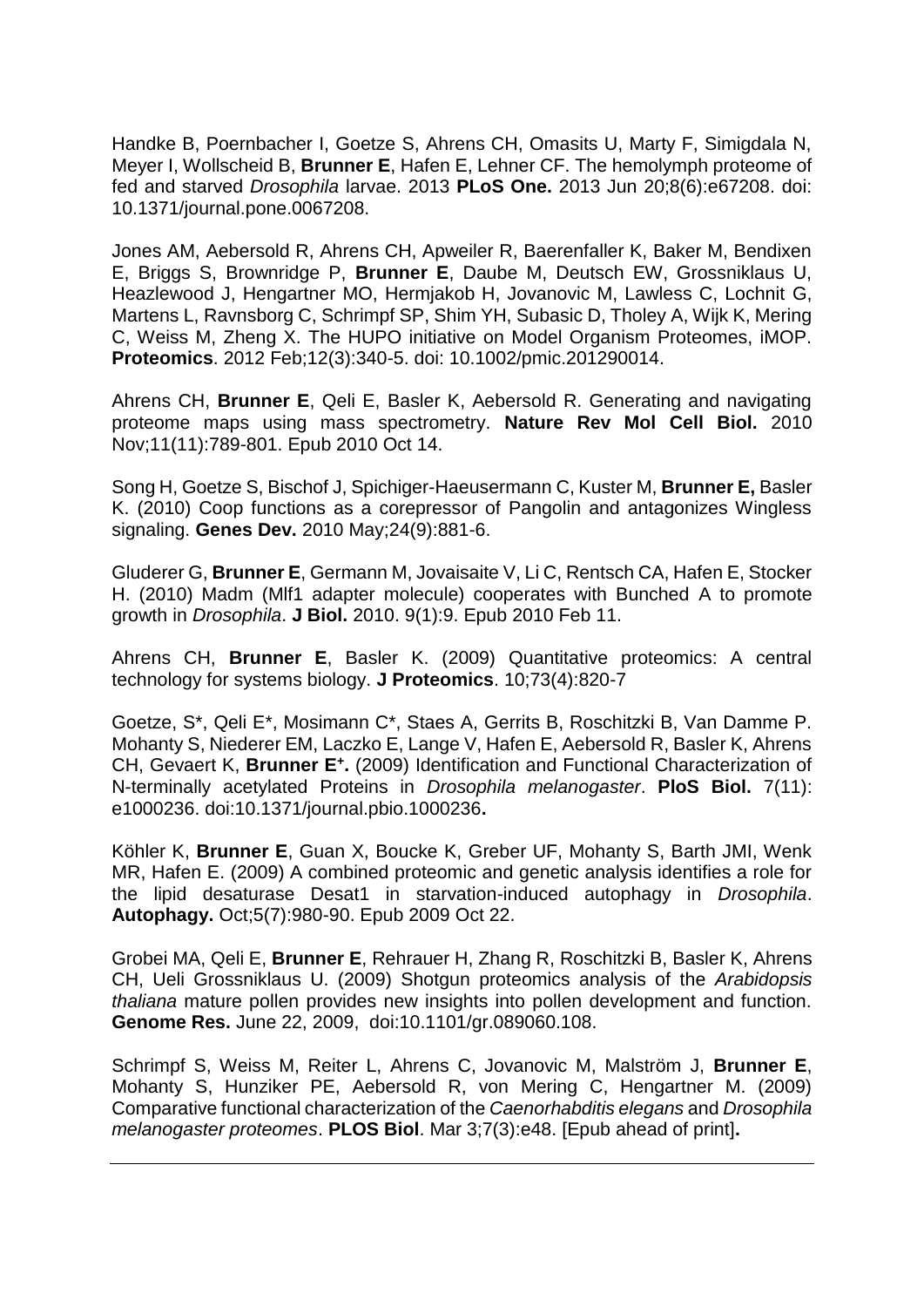Rutishauser D, Mertz KD, Moos R, **Brunner E**, Rülicke T, Calella AM, Aguzzi A. (2009) The comprehensive native interactome of a fully functional tagged prion protein. **PLOS One**. 4(2):e4446. Epub 2009 Feb 11.

Sandra LN, **Brunner E**, King NL, Deutsch EW, Stein SE, The Flybase Consortium, Aebersold R, Hafen E. (2009) The Drosophila melanogaster PeptideAtlas facilitates improved fly proteomics and genome annotation. **BMC Bioinformatics**, Feb 11;10(1):59. [Epub ahead of print]

Ahrens CA**\*, Brunner E\***, Hafen E, Aebersold R, Basler K. (2007) A proteome catalog of *Drosophila melanogaster:* An essential resource for targeted quantitative proteomics. **Fly** 1(3):e1-e5.

Brunner E<sup>\*+</sup>, Ahrens CH<sup>\*+</sup>, Mohanty S<sup>\*</sup>, Baetschmann H, Loevenich S, Potthast F, Deutsch EW, Panse C, de Lichtenberg U, Rinner O, Lee H, Pedrioli PG, Malmstrom J, Koehler K, Schrimpf S, Krijgsveld J, Kregenow F, Heck AJ, Hafen E, Schlapbach R, Aebersold R**<sup>+</sup>** . (2007) A high-quality catalog of the *Drosophila melanogaster* proteome. **Nature Biotechnology** 25(5):576-83. Epub 2007 Apr 22.

Zhao J, Leonhard C, **Brunner E**, Heitz PU, Odermatt B. (2006) Molecular characterization of well-differentiated human thyroid carcinomas by cDNA arrays. **Int J Oncol.** 29:1041-51.

Malmström J, Lee H, Nesvizhskii AI, Shteynberg D, Mohanty S, **Brunner E**, Ye M, Weber G, Eckerskorn C and Aebersold R. (2006) Optimized peptide separation and identification for mass spectrometry-based proteomics via free-flow electrophoresis. **J Proteome Res.** 5:2241-9.

Schrimpf SP, Meskenaite V, **Brunner E**, Rutishauser D, Walther P, Eng J, Aebersold R, Sonderegger P. (2005) Proteomic analysis of synaptosomes using isotope-coded affinity tags and mass spectrometry. **Proteomics** 5:2531-2541.

Desiere F, Deutsch EW, Nesvizhskii AI, Mallick P, King NL, Eng JK, Aderem A, Boyle R, **Brunner E**, Donohoe S, Fausto N, Hafen E, Hood L, Katze MG, Kennedy KA, Kregenow F, Lee H, Lin B, Martin D, Ranish JA, Rawlings DJ, Samelson LE, Shiio Y, Watts JD, Wollscheid B, Wright ME, Yan W, Yang L, Yi EC, Zhang H, Aebersold R. (2005) Integration with the human genome of peptide sequences obtained by highthroughput mass spectrometry. **Genome Biol.** 6:R9. Epub 2004 Dec 10.

Heitz PU, Zhao J, Leonard-Meier Ch, Gemsenjager E, Odermatt B, **Brunner E**. (2003) Differential gene expression signatures in well differentiated thyroid carcinomas. **Verh Dtsch Ges Pathol.** 87:185-7.

Kramps T\*, Peter O\*, **Brunner E**\*, Nellen D, Froesch B, Chatterjee S, Murone M, Zullig S, Basler K. (2002) Wnt/wingless signaling requires BCL9/legless-mediated recruitment of pygopus to the nuclear beta-catenin-TCF complex. **Cell** 109, 47-60.

**Brunner E\***, Brunner D**\***, Fu WM, Hafen E, Basler K. (1999) The dominant mutation Glazed is a gain-of-function allele of wingless that, similar to loss of APC, interferes with normal eye development. **Dev. Biol.** 206, 178-188.